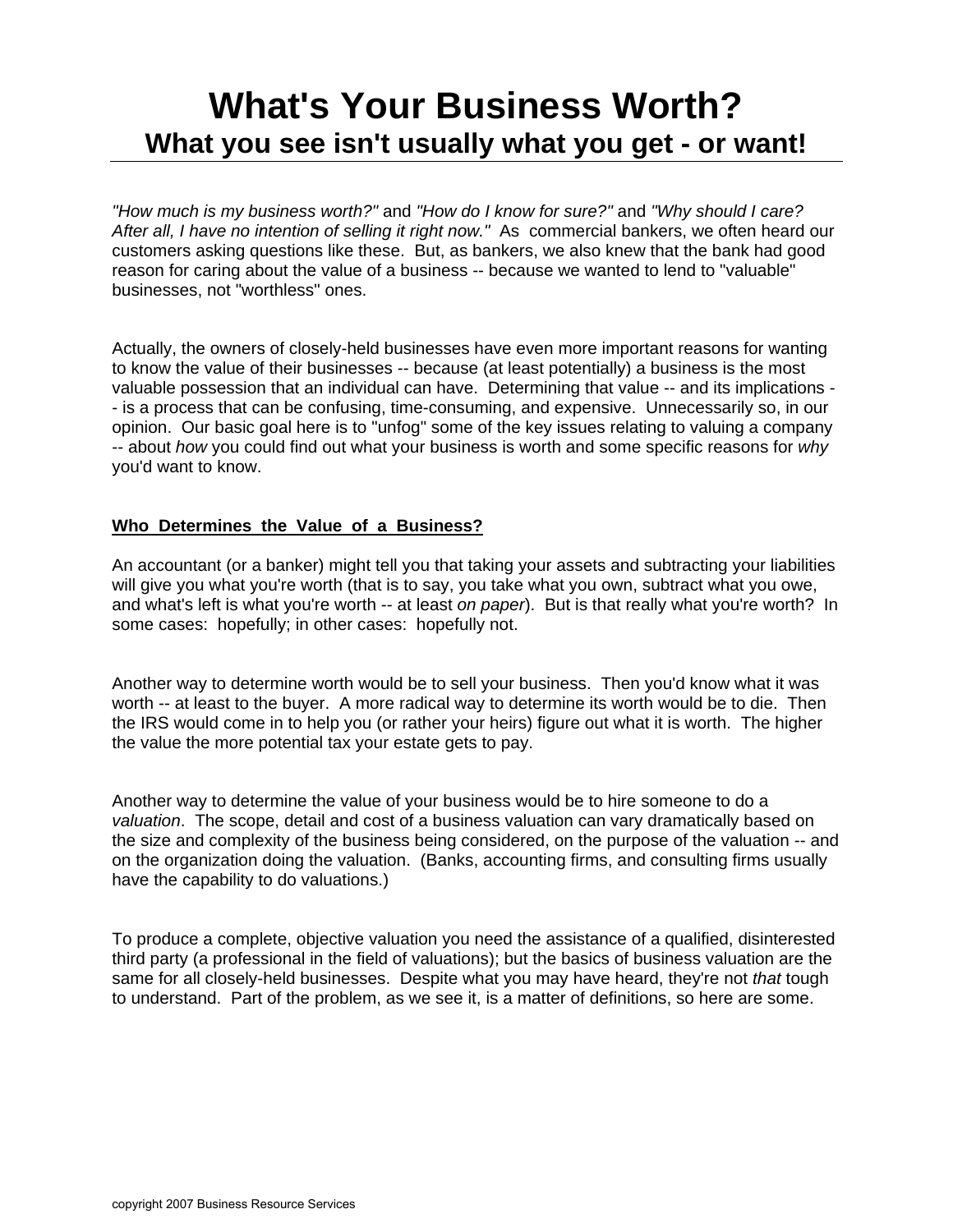# **What's the Difference Between Value, Worth, and Price?**

In ordinary conversation, the terms "value" and "worth" are pretty much interchangeable. But, by definition, they are different when we are talking about the valuation of a business. First of all, the term most often used in relation to value is *fair market* value and the meaning of this term differs significantly from those of worth and price.

|               | FAIR MARKET VALUE  is <i>hypothetical</i> -- it does not address particular individuals in a<br>real transaction, but rather <i>ideal</i> participants in a <i>model</i><br>transaction.                                                                                                                                                                                                                            |
|---------------|---------------------------------------------------------------------------------------------------------------------------------------------------------------------------------------------------------------------------------------------------------------------------------------------------------------------------------------------------------------------------------------------------------------------|
|               | <b>FAIR MARKET VALUE</b> is subject to differing opinions and judgments -- different<br>professional valuations may yield different "fair market values."                                                                                                                                                                                                                                                           |
|               | <b>FAIR MARKET VALUE</b> cannot be <i>proven</i> by actual sale transactions -- because fair<br>market value is <i>ideal</i> and actual sale transactions are real.                                                                                                                                                                                                                                                 |
|               | buyer and/or seller.                                                                                                                                                                                                                                                                                                                                                                                                |
|               | ("arms-length" means one in which neither the buyer or seller<br>are under any compulsion to buy/sell and both are acting<br>based on reasonable knowledge of the facts involved).                                                                                                                                                                                                                                  |
|               | takes into account personal circumstances, emotions,<br>preferences and limitations of the parties involved -- all of<br>which usually make worth different from the ideal fair market<br>value.                                                                                                                                                                                                                    |
| <b>WORTH</b>  | can be confirmed by the outcome of an actual transaction --<br>because the goal was to estimate what two individuals (or<br>groups) would pay/accept for a particular business.                                                                                                                                                                                                                                     |
| <b>PRICE.</b> | is directly connected to worth -- via the process of <i>negotiation</i> .<br>The asking price is where the seller starts when an actual sale<br>is contemplated; the selling price is where the buyer and sell<br>end up, based on their individual judgments of worth and their<br>skills as negotiators -- in combination with the particular<br>pressures that may be pushing them toward buying and<br>selling. |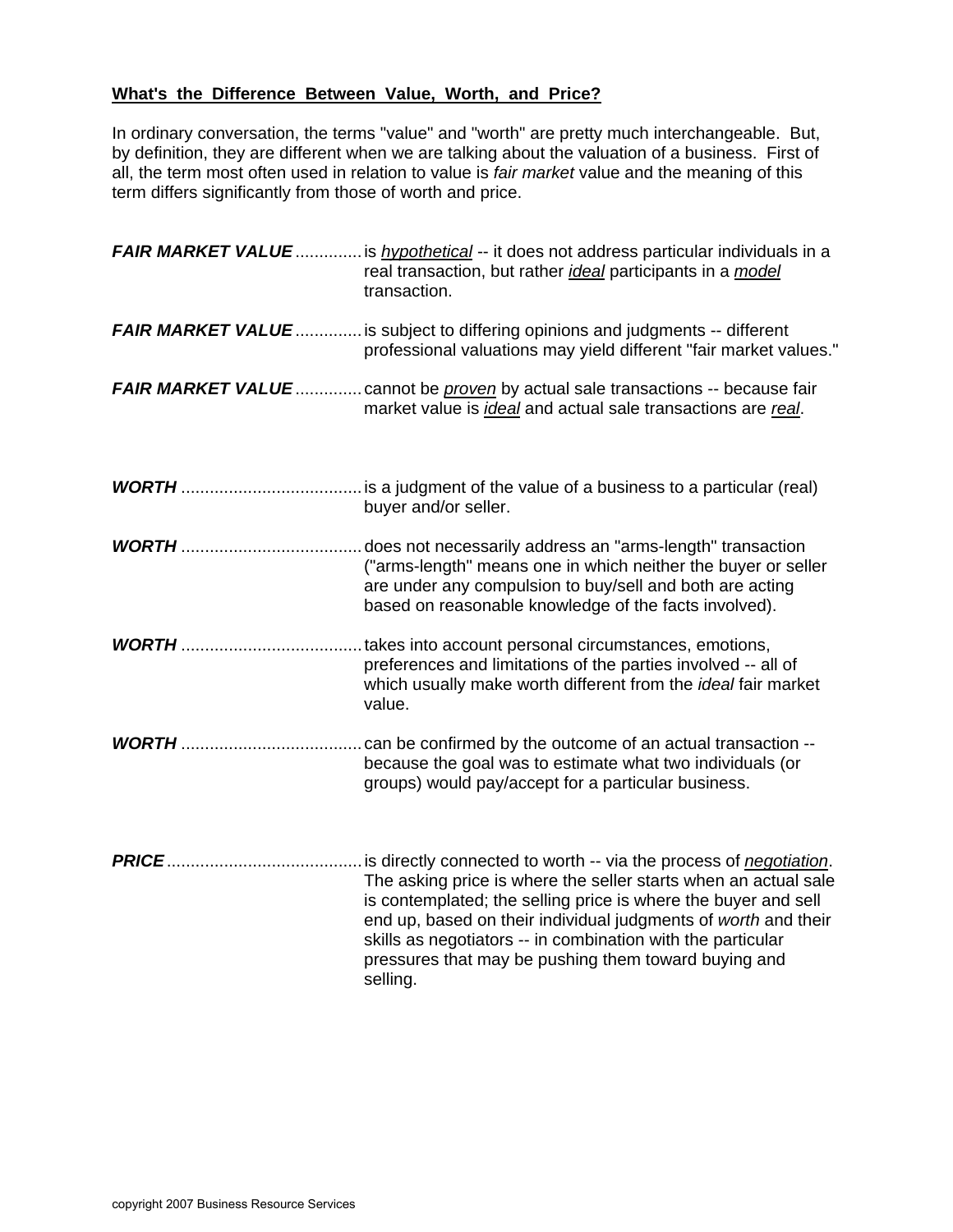### **Why Would You Need a Valuation?**

Besides wanting to know the value of your most important possession -- or needing to convince your bankers that they should make a loan to you -- there are a number of important reasons that business owners get valuations for their business.

#### *If you're buying or selling a business . . .*

. . . valuation helps set the floor (or ceiling) values for negotiating. It can be a vital aid in the decision-making involved with putting a business on the market, but it doesn't replace negotiation.

#### *If you are setting up a Buy-Sell agreement . . .*

. . . can provide for liquidating the ownership interest of a deceased or departing partner. It helps to avoid costly litigation in case of a dispute, and it needs to be updated periodically.

#### *If you are considering an ESOP (Employee Stock Ownership Plan) . . .*

. . . it provides value for contributed securities when a company contributes its own securities to an ESOP. It meets the requirements for "good faith" valuation.

#### *If you need to report gift tax . . .*

. . . it provides the value for requirements in connection with filing Tax Form 709 and it minimizes the risk of an IRS challenge.

#### *If you need to report estate tax . . .*

. . . it provides the value for ownership interest in determining the amount and payment of estate taxes. It also takes into account the impact on value when the deceased owner was an active manager of the company. Again, it minimizes the risk of an IRS challenge.

#### *If you are considering re-capitalization . . .*

. . . it provides for setting the value for different classes of stock.

#### *If you are having a shareholder dispute . . .*

. . . it establishes a value for the stock help by dissenting shareholders who may need to be bought out and it establishes a value for purposes of litigation.

#### *If you are getting divorced . . .*

. . . it meets requirements in community property states when both spouses are owners of the business.

#### *If you need to raise equity capital . . .*

. . . it indicates how much of the business an owner must give up to get the needed funds from venture capital sources.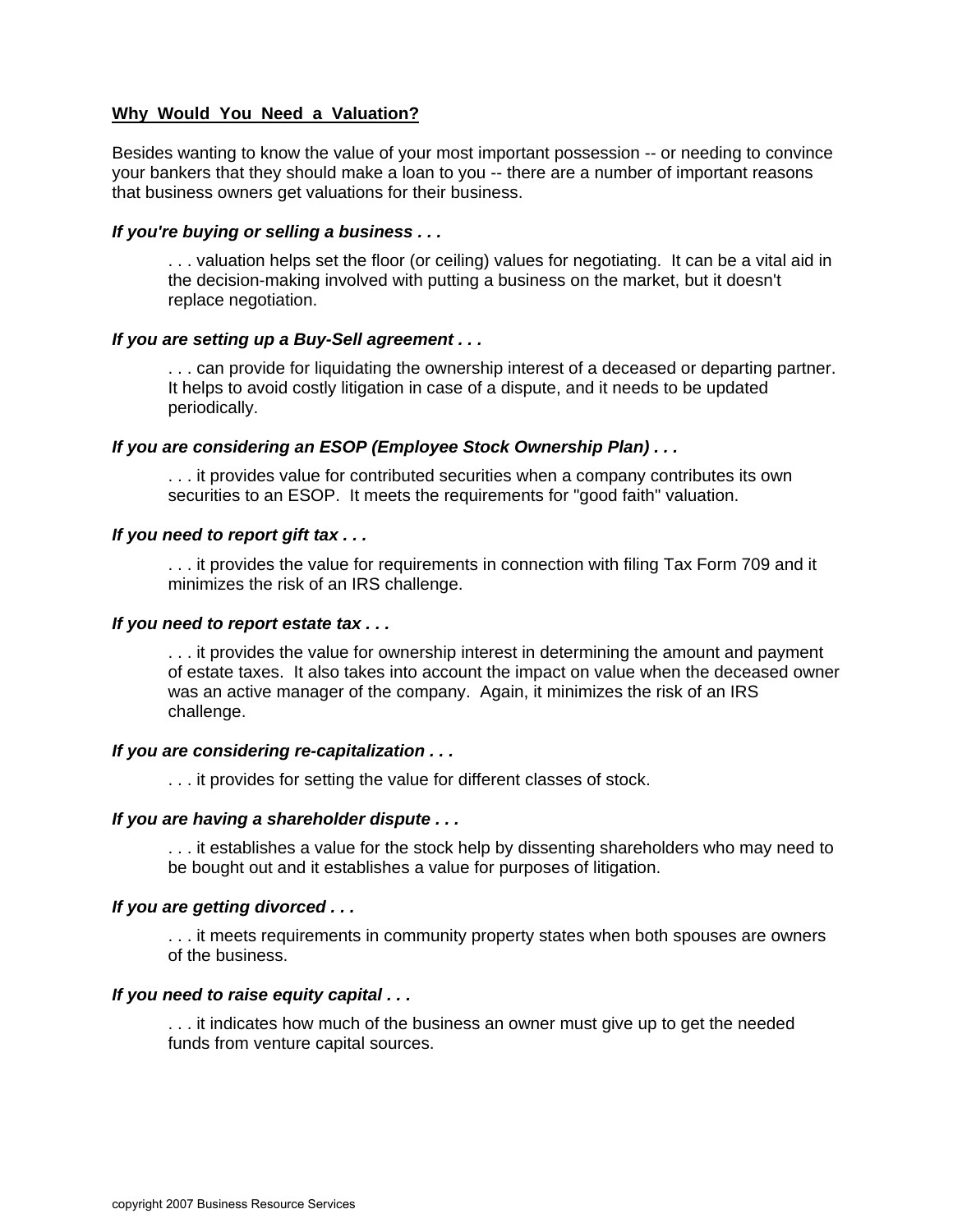## **What Determines Value?**

So we've touched on how you could find out the value of your business and why you'd want to do it, but what about how your business influences its value? Well, the most frequently cited basis for valuing closely-held businesses comes from our friends, the IRS. Revenue Ruling 59- 60 is a set of guidelines for IRS use in determining the value of closely-held stock in gift and estate cases. The ruling outlines several factors for consideration:

- *The history and nature of the business.*
- *The economics of the industry.*
- *Book value and financial condition of the business.*
- *Earnings and dividend paying capacities of the business.*
- *Goodwill and other intangibles.*
- *Sales of stock and size of block to be valued.*
- *Market price of actively traded stocks of public companies engaged in the same or a similar business.*

The ruling discusses the significance of earnings and assets, but it does not prescribe any hard and fast formulas. It advises, "A sound valuation will be based upon all relevant facts . . . **common sense, informed judgment, and reasonableness."** Now *that's* a big help, isn't it! The worksheets at the end of this section present some commonly accepted methods for determining the value of a closely-held business.

Actually, business valuation has its foundation in the capitalistic principle that investors invest in businesses for one reason: to generate wealth, usually measured in terms of profit. Furthermore, expectations of profit vary based on the degree of investment risk -- the higher the risk, the higher the expected profit demanded. In the next articles we'll take a look at some various methods for determining the answer to that key question: "What's my business worth?"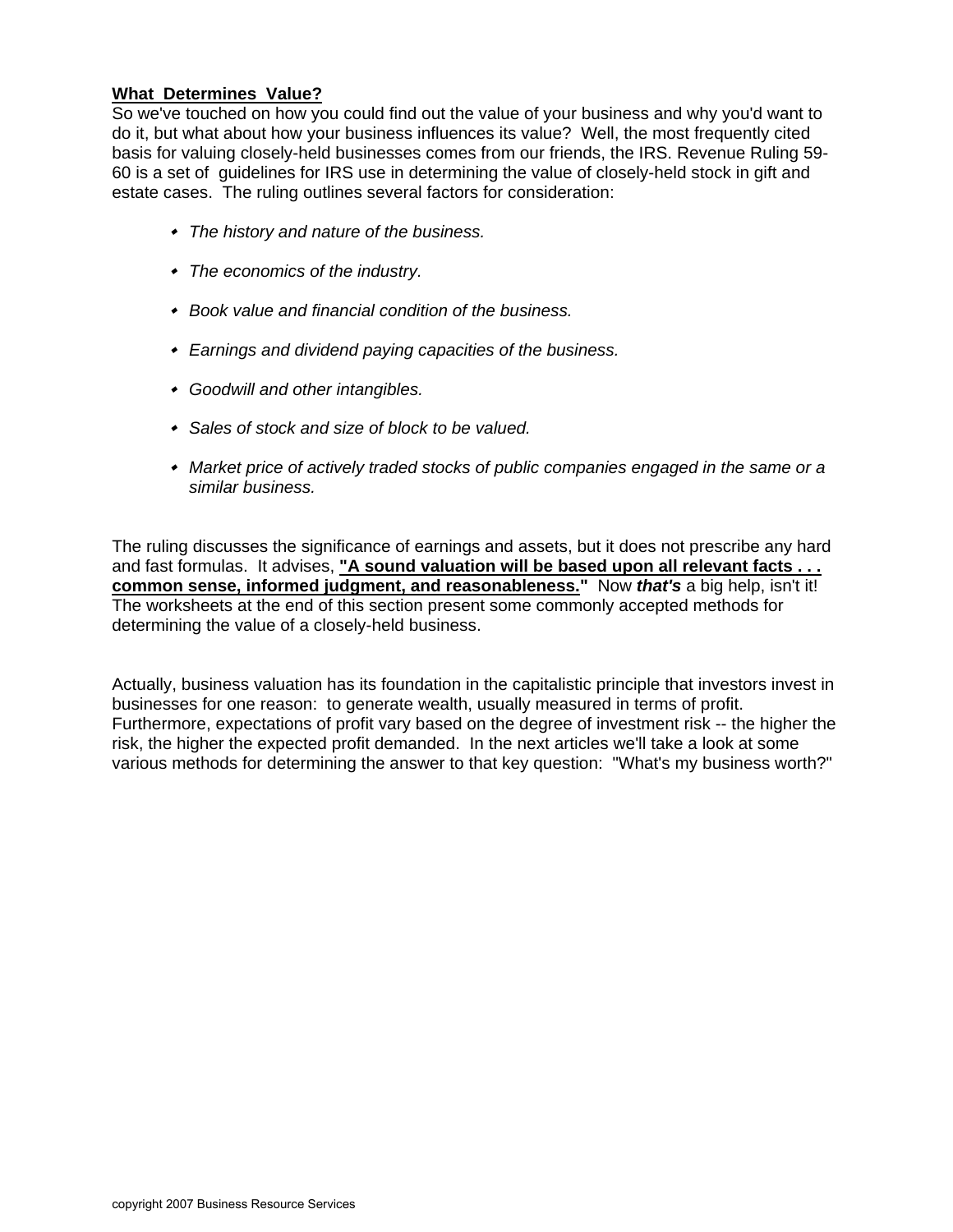# **Valuing Your Closely - Held Business: Which Road to Take**

# **Approaches to Calculating Value**

The two basic methods for valuing a closely-held business are the *ASSET APPROACH* and the *EARNINGS APPROACH* (although capitalization of income and discounted cash flow can be seen as separate valuation tools, both require an earnings analysis of the business; therefore, for our purpose here, we are calling both an "earnings approach"). Both asset and earnings approaches use the financial statements of the business -- the balance sheet and the income statement -- as the bases for valuation.

## **The Asset Approach**

The asset approach focuses on the balance sheet. There are four specific asset-based methods to arrive at a value for a business:

#### **Book Value**

Book value (also called net worth or owner's equity) is the total assets minus the total liabilities. In other words, what the business owns, minus what it owes to its creditors. Simple right?

Usually, book value represents the value of the assets *only* where most of the assets are liquid (easily convertible to cash) and closely reflect their current market value. If this is not the case, we need to adjust the book value to come closer to "fair market value."

#### **Adjusted Book Value**

Differences between book values and market values usually arise in "Property and Equipment" and "Intangibles and Goodwill." The IRS requires plant and equipment ("fixed assets") to be carried on the books at original cost and depreciated over allowable recovery periods -- which, as a rule, is shorter than the assets' actual productive lives. This difference results in a rapid "write-off" of assets.

Frequently, investments in equipment are virtually eliminated from the balance sheet, although the assets themselves are still utilized in operations. (The same is true of buildings and improvements, which are likely to *appreciate* rather than *depreciate* in value.) Because of these accounting practices, depreciated book values generally understate the true value of fixed assets.

Intangible assets and goodwill appear on the balance sheet only if they have a cost basis. (That is, they appear recorded at a value equal to what it cost to acquire them. If nothing was paid to acquire them, they don't show up.) But these assets can, of course, play a vital role in the enterprise.

Intangibles may include specific assets (such as patents, copyrights, trademarks, client lists, and trade contracts) or to such attributes as a good reputation or a strong market position. Whether these assets are tangible or intangible, they need to be "written up" (or down) to their real economic or market value in order to calculate the asset-based value of the business - adjusted assets minus adjusted liabilities.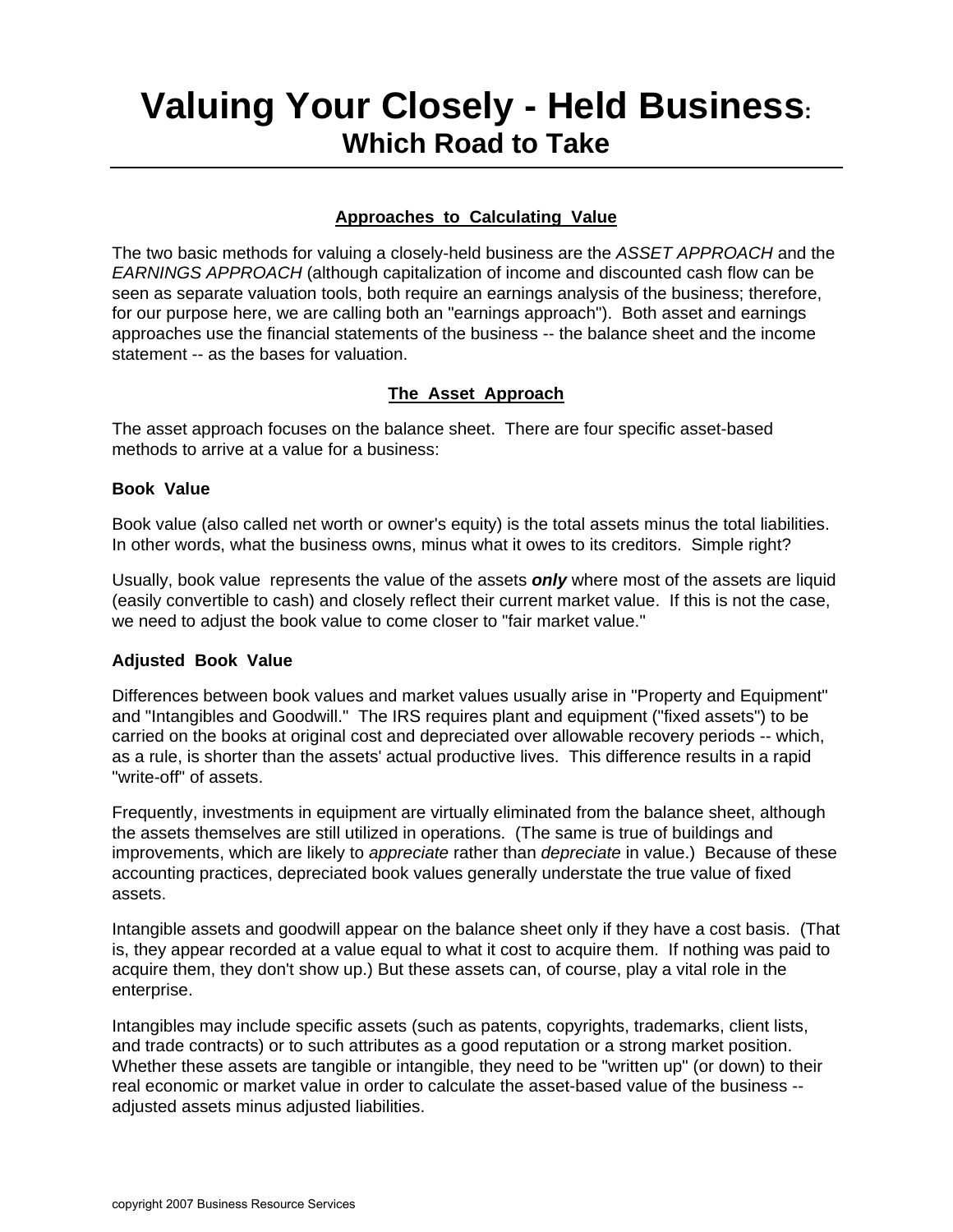## **Liquidation Value**

This method of valuation does not consider the business as an on-going company. It assumes that the business will cease operating, sell its assets and pay its liabilities. Any leftover cash would go to the owners. This calculation is only meaningful in establishing an absolute bottom price below which an owner would be better off to liquidate the company than to sell.

The liquidation value takes into account the fact that the assets -- inventory, property, and equipment -- would not bring in as much if they were sold "under pressure" as they would if the company were to continue in business. Some general rules of thumb for liquidation values are:

- 80% of all accounts receivable less than 90 days old.
- 50% of all inventory.
- 40% of the current market value of equipment.
- 25% of the current market value of buildings.
- 40% of the current market value of land.
- 0% for leasehold improvements.

#### **Reproduction Value**

This value is the current market cost of reproducing the fixed assets of the business (property, fixtures, leasehold improvements, equipment). Like liquidation value, reproduction value represents a benchmark -- the value which a hypothetical buyer would not exceed unless the *earnings* of the business so dictated.

So these are the generally used methods to determine the *value of a business* based on the *value of its assets*. But what about that item noted in the last section -- *earnings*? Well, earnings -- and their influence on value -- will be our next topic.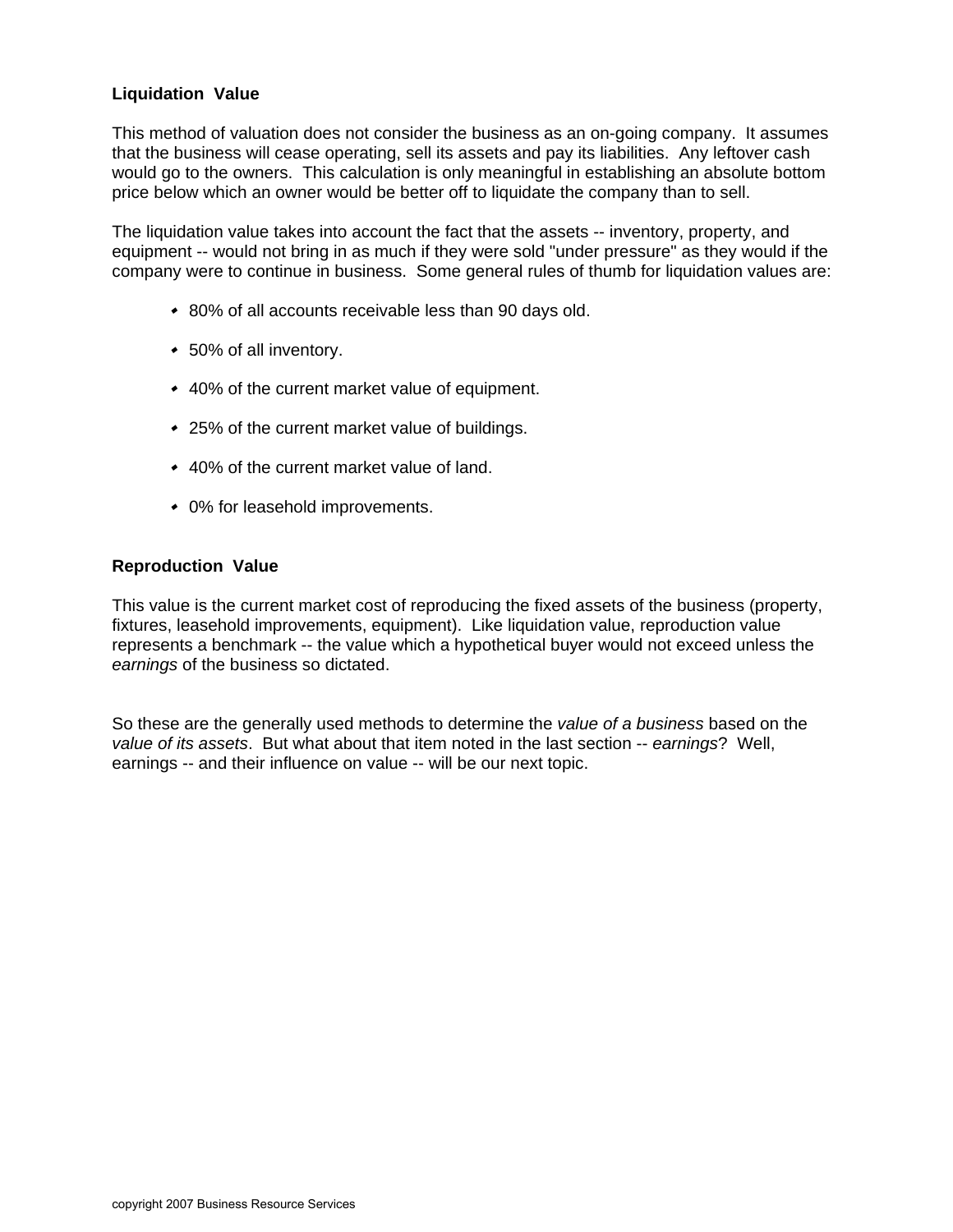# **Key Factors for Consideration: The Relationship Between Earnings and Value**

What's your business worth? We just looked at some ways to determine value based on the *assets* of a business. That is, value determined by what the business *owns.* A strong argument can be made that a business is worth not what it owns, but rather what it *earns*. In other words, if you sold your business, you'd really be paid for the company's ability to make money.

# **The Earnings Approach**

The earnings approach focuses on the income statement. The real value of any business - when approached on a return-on-investment basis -- is in its earning power: the ability to make money. The earnings approach is founded on the theory that a business should yield a *fair return* on the owner's capital invested in the business.

For valuation purposes, both "earnings" and "fair return" need to be defined. For tax reasons, business owners usually want to increase their salaries (a tax deduction for the corporation) in order to minimize taxable income. In addition, owners usually want to credit the company with as many discretionary "customer entertainment" or "business promotion" expenses as possible.

Strategies such as these will help hold down the company's before tax income; therefore, "earnings" must be restated to reflect the actual return to the owner -- the return on investment (needless to say, the IRS will be happy to help you restate your earnings if they think any of these "discretionary" expenses are not legitimate).

## **What Are Earnings?**

For closely-held businesses, "earnings" are commonly defined as a combination of:

- (1) The accounting net profit.
- *plus* (2) Excess owner's salary -- the amount an owner-manager pays himself/herself above the amount a hired general manager would be paid for the same job (for *small* businesses -- "small" defined as businesses having less than \$500,000 in annual sales -- the entire owner's salary is generally added back to the accounting net profit to compute adjusted earnings).
- *plus* (3) Depreciation/amortization expense (non-cash expense items).
- *plus* (4) Discretionary expense items.
- *plus (or minus)* (5) Extraordinary one-time expenses (income).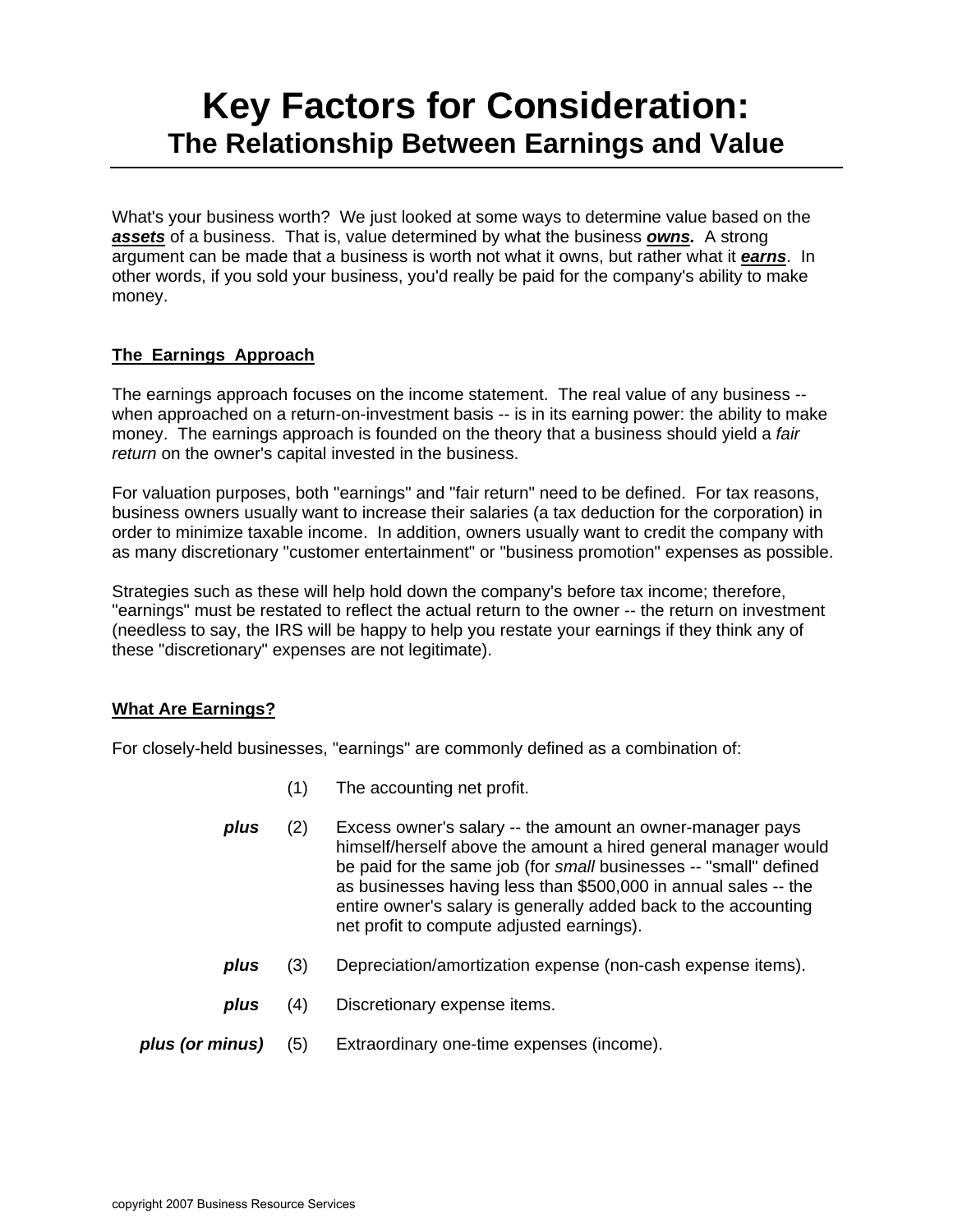There are several ways to forecast earnings, all based on the premise that if past or current earnings indicate future earnings, then they can be used to value the business (stated another way, the value of the company is based on what it will earn in the future, not on what it produced in the past; but the past provides the basic data on which to base future projections). Past earnings can be used in three different forms to calculate value:

- Average earnings (for 3 to 5 years)
- Weighted average earnings (for 3 to 5 years)
- Current (or most recent) earnings.

The basis for selection would be which form most accurately reflects the earnings which we expect the company to produce in the future.

#### **Rate - of - Return / Capitalization Rate**

The earnings available to the owner of a business represent a return on the funds that have been invested in the business -- in simplest terms, the initial *capital stock* plus *retained earnings*. If a buyer were to invest \$100,000 in a business and wanted a 20% return on investment, the business would need to produce \$20,000 per year in earnings.

#### $$100,000 \times 20\% = $20,000$

On the other hand, if a business produced \$20,000 in earnings per year and a prospective buyer required a 20% return on investment, he or she would, in theory, invest \$100,000 in the business. What we are really doing is answering the question: \$20,000 is 20% of what?

#### **\$20,000 / 20% = \$100,000**

Stated another way, the value of a business that produces \$20,000 in earnings per year is \$100,000 -- for a buyer that requires a 20% return on investment.) In this example, the "20%" is the "capitalization rate" and it is equivalent to the required return on investment on earnings. Capitalization rates are used to determine the value of a business, based on earnings.

#### **Risk and Return**

As noted earlier, the higher the risk in an investment, the higher the required return will be. A buyer would require a higher rate of return on investment from a business which was perceived to be higher in risk. The capitalization rates for "risky" businesses are, therefore, higher than those for less risky companies. The following provides commonly used capitalization rates associated with risk categories:

**CLASS 1** ....... Large sized-business (over \$10 million sales), sound financial condition, stable earnings, experienced and capable management team with good depth.

## **Capitalization rate: 10% - 15%**

**CLASS 2** ....... Medium- to large-sized business (\$2 million to \$10 million sales), well-established company, good top management.

## **Capitalization rate: 15% - 20%**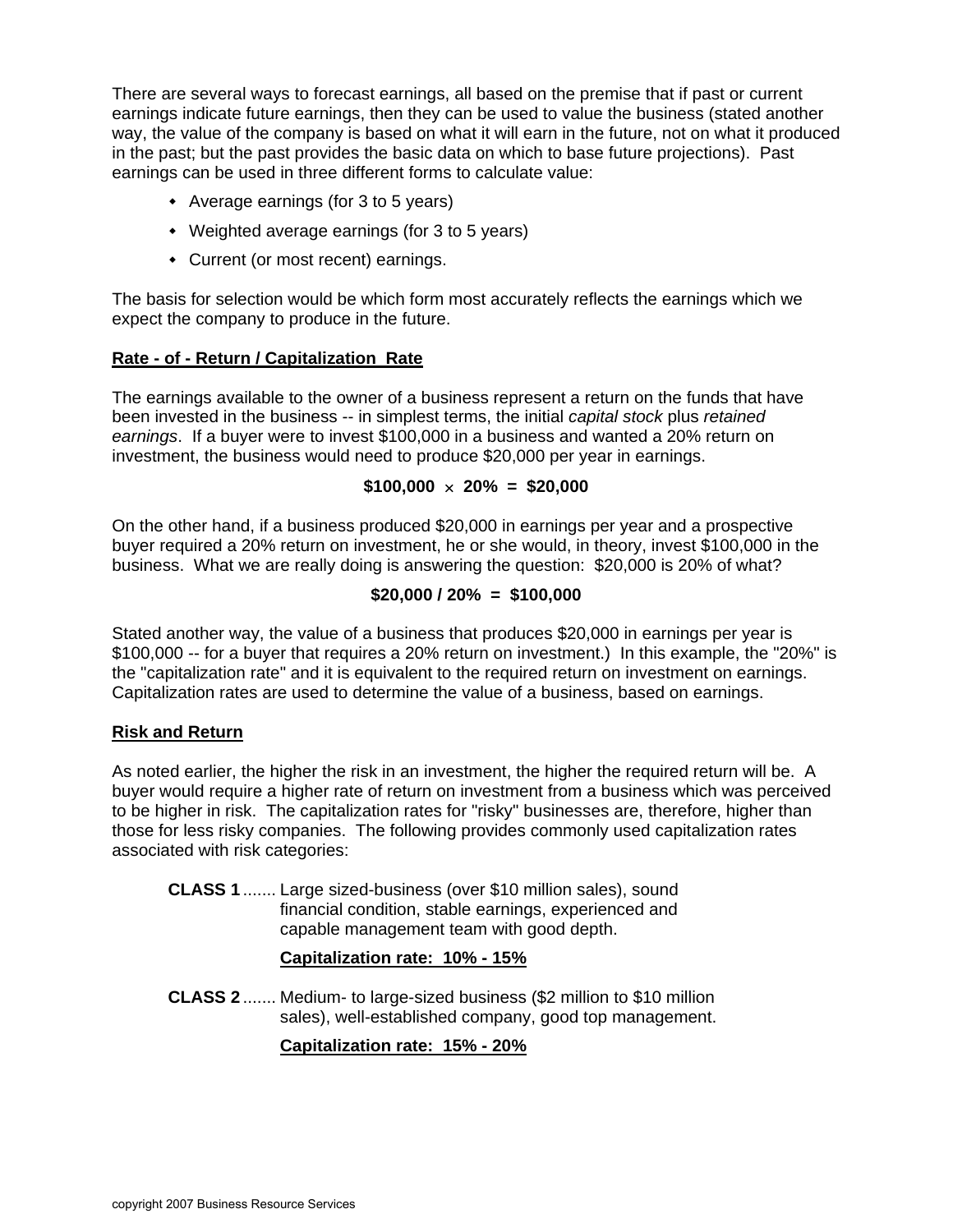**CLASS 3** ....... Small- to medium-sized business (\$500,000 to \$2 million sales), possible fast growth situation but limited available capital, less stable earnings pattern, management usually lacking experience and depth.

#### **Capitalization rate: 20% - 30%**

**CLASS 4** ....... Small-sized retail or service business (restaurants, garages, marinas, etc.), some capital required, limited growth potential, highly competitive environment, possibly experienced management but little depth.

## **Capitalization rate: 30% - 50%**

**CLASS 5** ....... Personal service business (manufacturing rep., bookkeeping service, personnel agency), very little capital required, highly dependent upon the skills of the owner or manager.

#### **Capitalization rate: 40% - 100%**

(Value sometimes based upon one year's gross revenue.)

**CLASS 6** ....... Professional practice, highly technical, totally dependent upon specialized knowledge of participants, may have heavy capital requirements.

## **Value usually based upon value of assets.**

#### **Calculation**

The formula for determining the value of a closely-held business, based on earnings is:

Value = Earnings (average, weighted, or current) Capitalization Rate (Risk Rate)

In other words, the key for value is:

Value = *Which earnings What risk factor*

The Capitalization Rate is the inverse of a multiple of earnings: A **"**cap rate**"** of 20% equals **"**multiple**"** of 5. Using the previous example:

|        | Earnings | \$20,000  |
|--------|----------|-----------|
| times  | Multiple | 5<br>×    |
| equals | Value    | \$100,000 |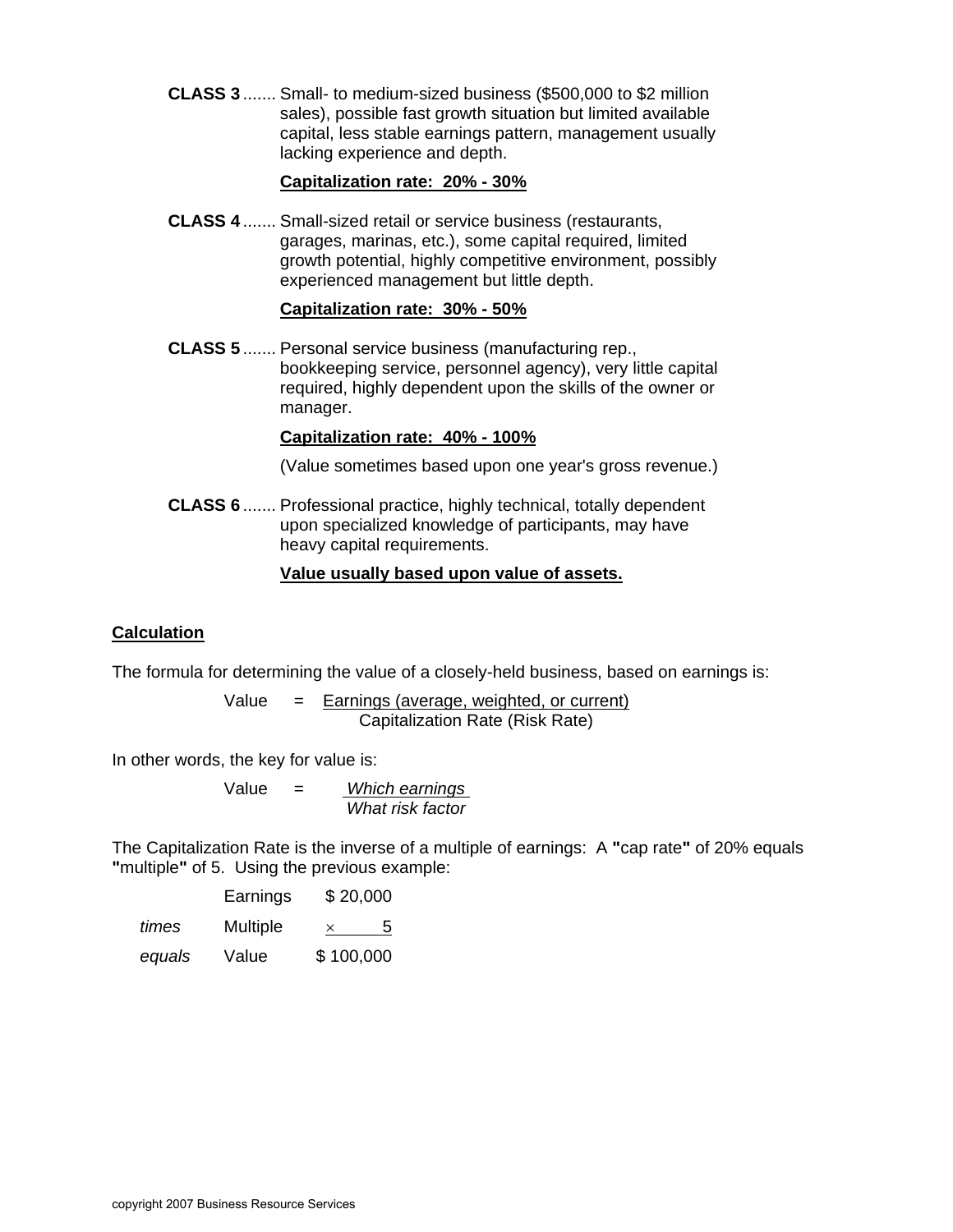# **Discounted Future Earnings and Comparable Public Companies**

If the future earnings of a business are *not* expected to look like those of the past (for example, if they are expected to increase 10% for 5 years and then level off), then discounting these future earnings to find their **present value** is a valid method of valuation. In actual buy-sell transactions, this method is frequently rejected because of its subjectivity; in the sale of small businesses, it is virtually unused.

Comparison with publicly-traded companies to arrive at a guideline for a price-earnings multiple is another method which exists, but is rarely used with most closely-held business. The reason it is frequently rejected is the vast difference between the control, scope, management, and tax ramifications of having an individual majority-owner in a closely-held business.

Combined with the asset-based methods that we discussed last time, these are generally the methods used to determine the *value* of an independent business. As you've probably noted, these methods can (and usually do) produce a widely varying *range of values*.

The question then arises, "How do we get to *THE* value that fairly represents the business?" The answer is that it's a matter of *informed* judgment. As we noted earlier, in an actual buy-sell transaction, the price will be based on the value that the buyer and seller have *perceived*, plus their negotiating skills, and the *pressure* on each side to buy or sell.

When no actual transaction will take place, the "informed judgment" must take into account all factors (asset values and earning values) and arrive at a "concluded value" -- one which reflects economic reality and represents the value of the assets *and* earnings as part of an ongoing business entity.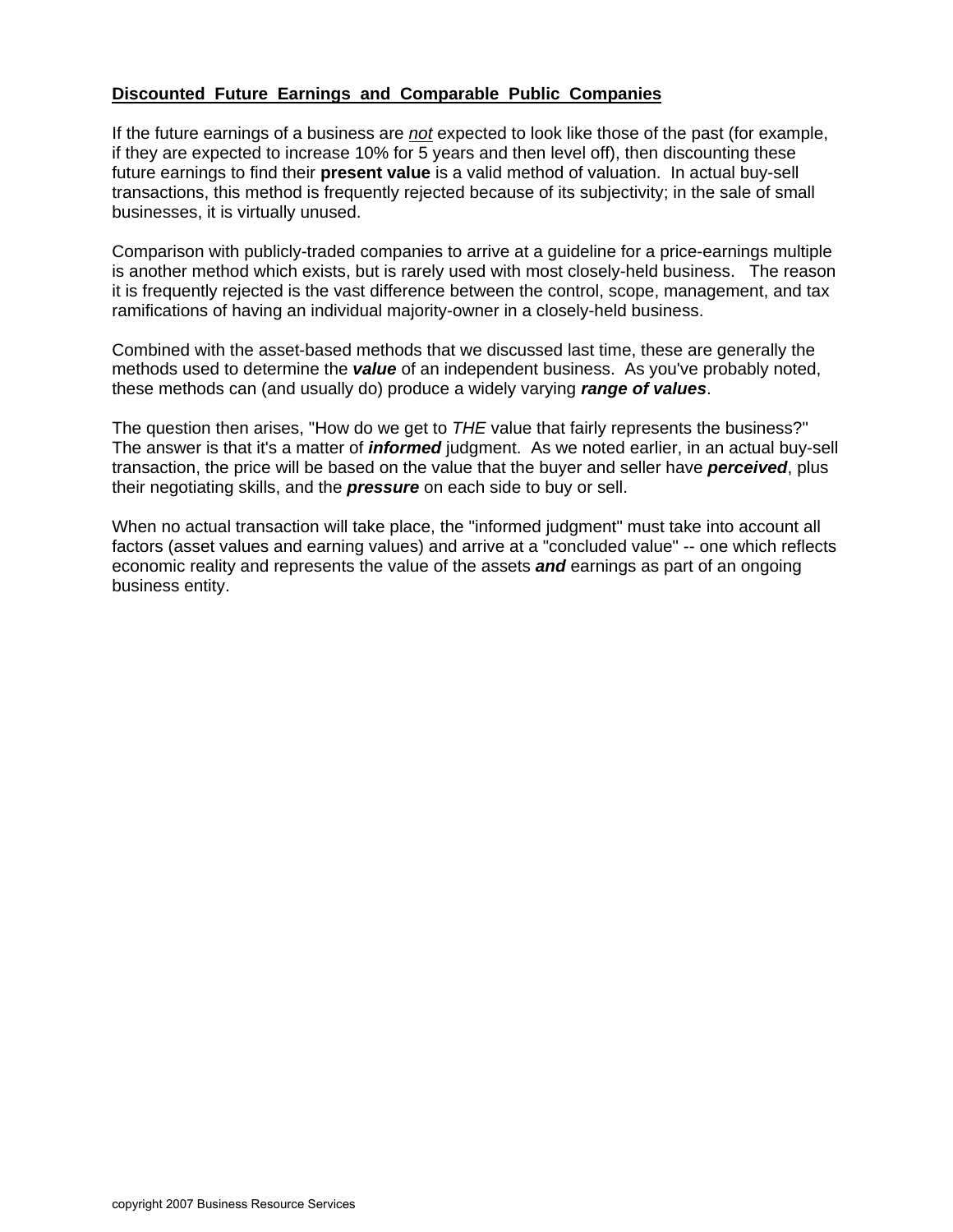# **Business Valuation Worksheet**

# **BOOK VALUE**

| minus  |                                                         |
|--------|---------------------------------------------------------|
| equals | Book Value (also called Net Worth or Owner's Equity)  = |

# **ADJUSTED BOOK VALUE**

| plus |  |  |
|------|--|--|
|      |  |  |

# **LIQUIDATION VALUE**

| minus |  |
|-------|--|
|       |  |

# **REPLACEMENT VALUE**

Estimated Cost of Reproducing Assets...........................................\_\_\_\_\_\_\_\_\_\_\_\_\_\_\_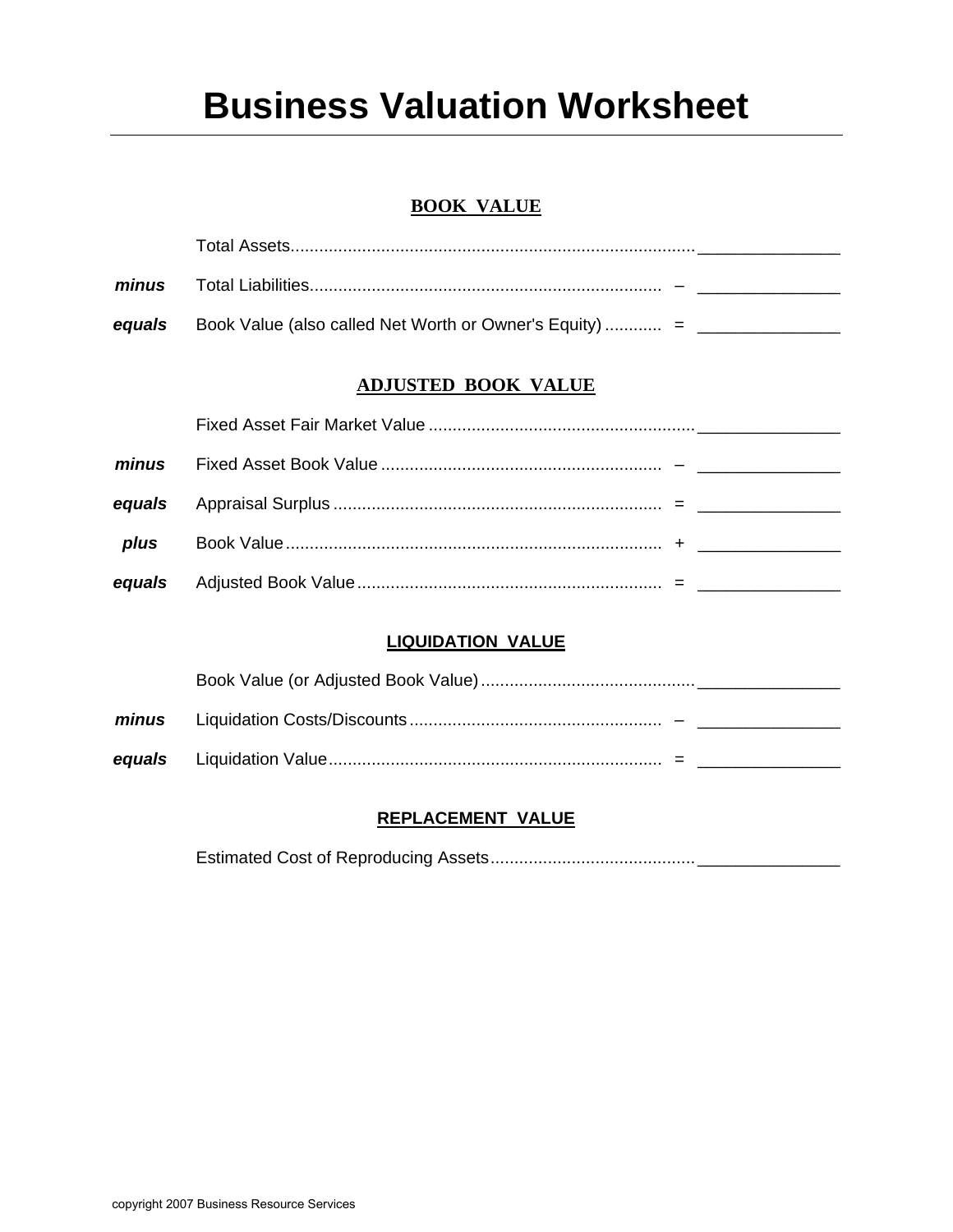# **CAPITALIZATION OF EARNINGS**

# **Step 1:** *Restate Earnings*

|                                           | (Least Recent) |   | (Most Recent) |
|-------------------------------------------|----------------|---|---------------|
|                                           | С              | B | A             |
| For the year:                             |                |   |               |
| <b>Net Profit</b>                         |                |   |               |
| + "Excess" Owner's Salary                 |                |   |               |
| + Owner's Discretionary Expenses          |                |   |               |
| + Depreciation Adjustment                 |                |   |               |
| +/- One-time expenses (income) __________ |                |   |               |
| TOTAL                                     |                |   |               |

# **Step 2:** *Calculate Current and Average Earnings*

| <b>Current Earnings</b>          | = | A                  |  |
|----------------------------------|---|--------------------|--|
| Average Earnings                 |   | $A + B + C$        |  |
| <b>Weighted Average Earnings</b> |   | $3A + 2B + C$<br>6 |  |

\_\_\_\_\_\_\_\_\_\_\_\_\_\_\_

# **Step 3:** *Select Capitalization Rate*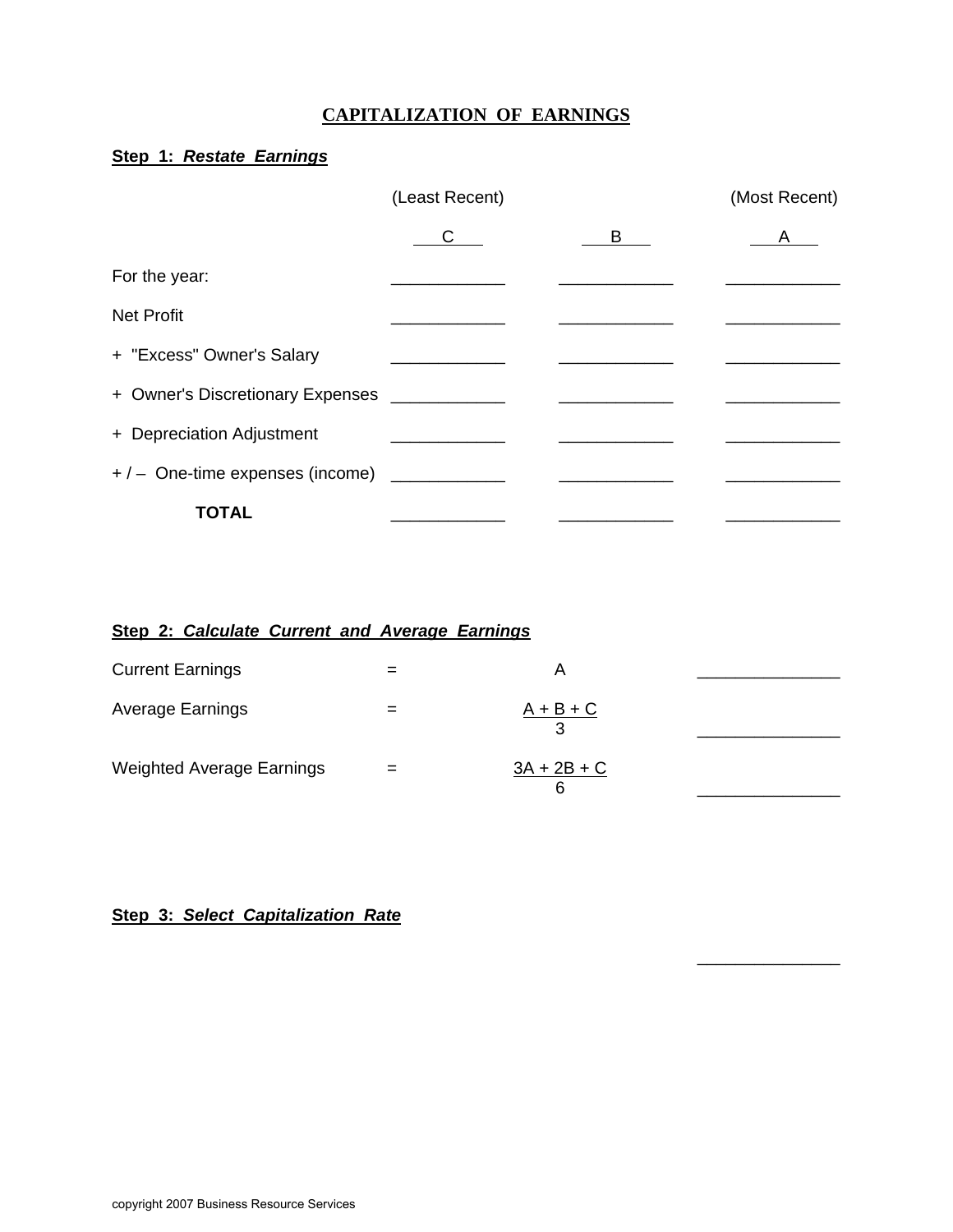## **Step 4:** *Divide Earnings by Capitalization Rate*



#### **PRESENT VALUE OF FUTURE EARNINGS**

- Step 1: Project growth in earnings for each year until they are expected to level.
- Step 2: Select present value factors for the appropriate capitalization rate.
- Step 3: Multiply each year's earnings by the corresponding present value factor.
- Step 4: Add the present values.

| Earnings |          | <b>Present Value</b><br>Factor at ____%          |     | <b>Present Value</b> |
|----------|----------|--------------------------------------------------|-----|----------------------|
|          |          |                                                  |     |                      |
|          | $\times$ | <u> 1980 - Jan Barbara Barbara, prima popula</u> | $=$ |                      |
|          | $\times$ |                                                  | $=$ |                      |
|          |          |                                                  | $=$ |                      |
|          | $\times$ |                                                  |     |                      |
|          |          | Valuation $=$                                    |     |                      |

**NOTE:** The year in which sales level off is valued by dividing the earnings by the capitalization rate, then multiplying that amount by the present value factor for that year.